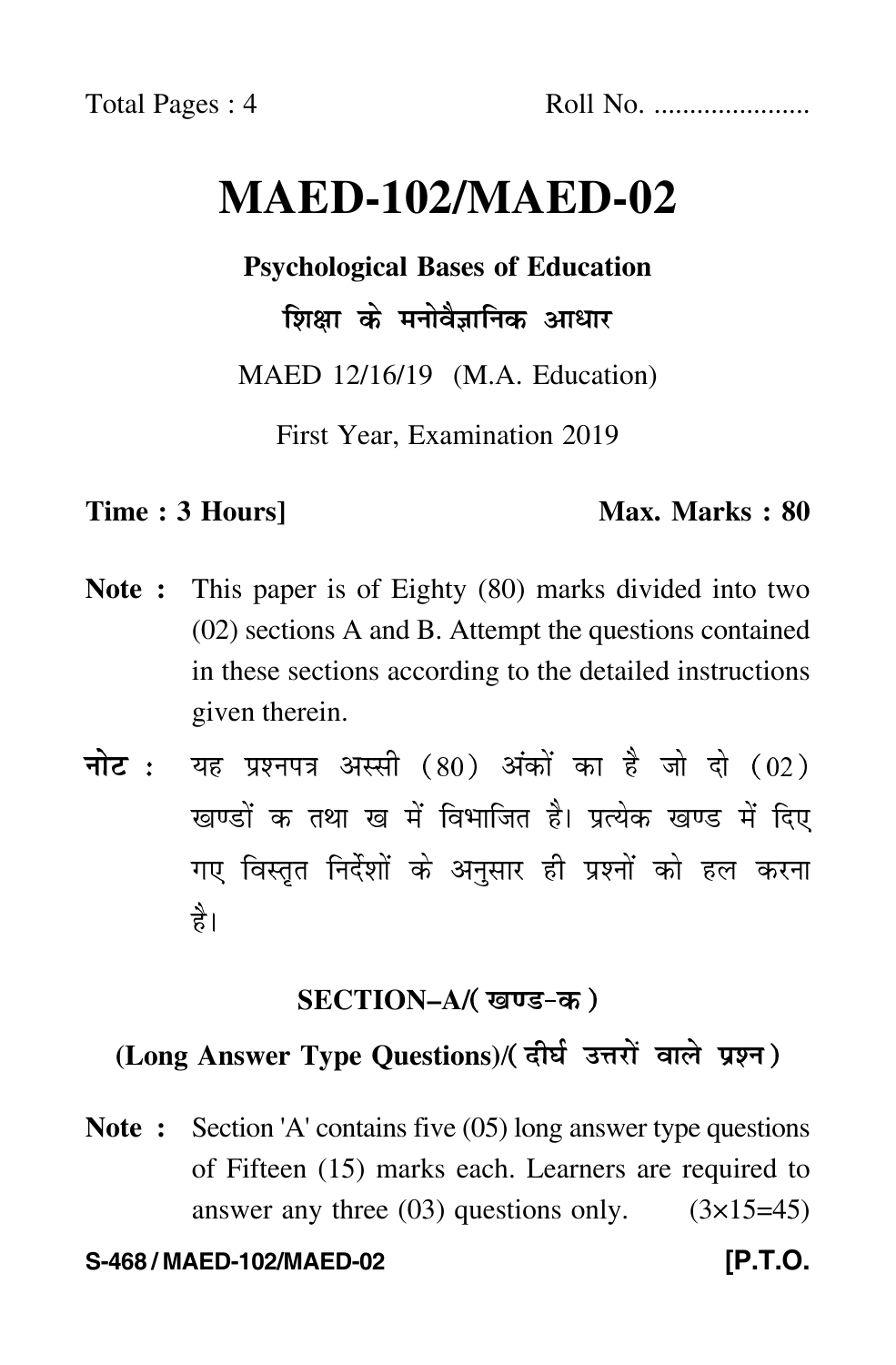- <mark>नोट</mark> : खण्ड 'क' में पाँच (05) दीर्घ उत्तरों वाले प्रश्न दिये गये हैं, प्रत्येक प्रश्न के लिए प्रन्द्रह (15) अंक निर्धारित हैं। शिक्षार्थियों को इनमें से केवल तीन (03) प्रश्नों के उत्तर देने हैं।
- **1.** What do you understand by learning? Explain the conditions necessary for learning.

सीखने से आप क्या समझते हैं? सीखने के लिए आवश्यक परिस्थितियों को स्पष्ट कीजिए।

**2.** What do you understand by intelligence? Describe Howard Gardner's multiple intelligence theory.

बुद्धि से आप क्या समझते हैं? हावर्ड गार्डनर के बहुबुद्धि सिद्धान्त की व्याख्या कीजिए।

**3.** Explain Jean Piaget's theory of Cognitive Development. Write the educational implications of Jean Piaget's theory of cognitive development.

ज्याँ पियाजे के संज्ञानात्मक विकास के सिद्धान्त को स्पष्ट कीजिए। ज्याँ पियाजे के संज्ञानात्मक विकास के सिद्धान्त के शैक्षिक निहितार्थों को लिखिए।

**4.** What is the process of adjustment? Write the characteristics of adjustment process. Compare the symptoms of welladjusted and maladjusted people.

समायोजन को प्रक्रिया क्या है? समायोजन प्रक्रिया को विशेषताएँ लिखिए। सुसमायोजित तथा कुसमायोजित व्यक्तियों के लक्षणों की तुलना क<mark>ी</mark>जिए।

## **S-468 / MAED-102/MAED-02 [ 2 ]**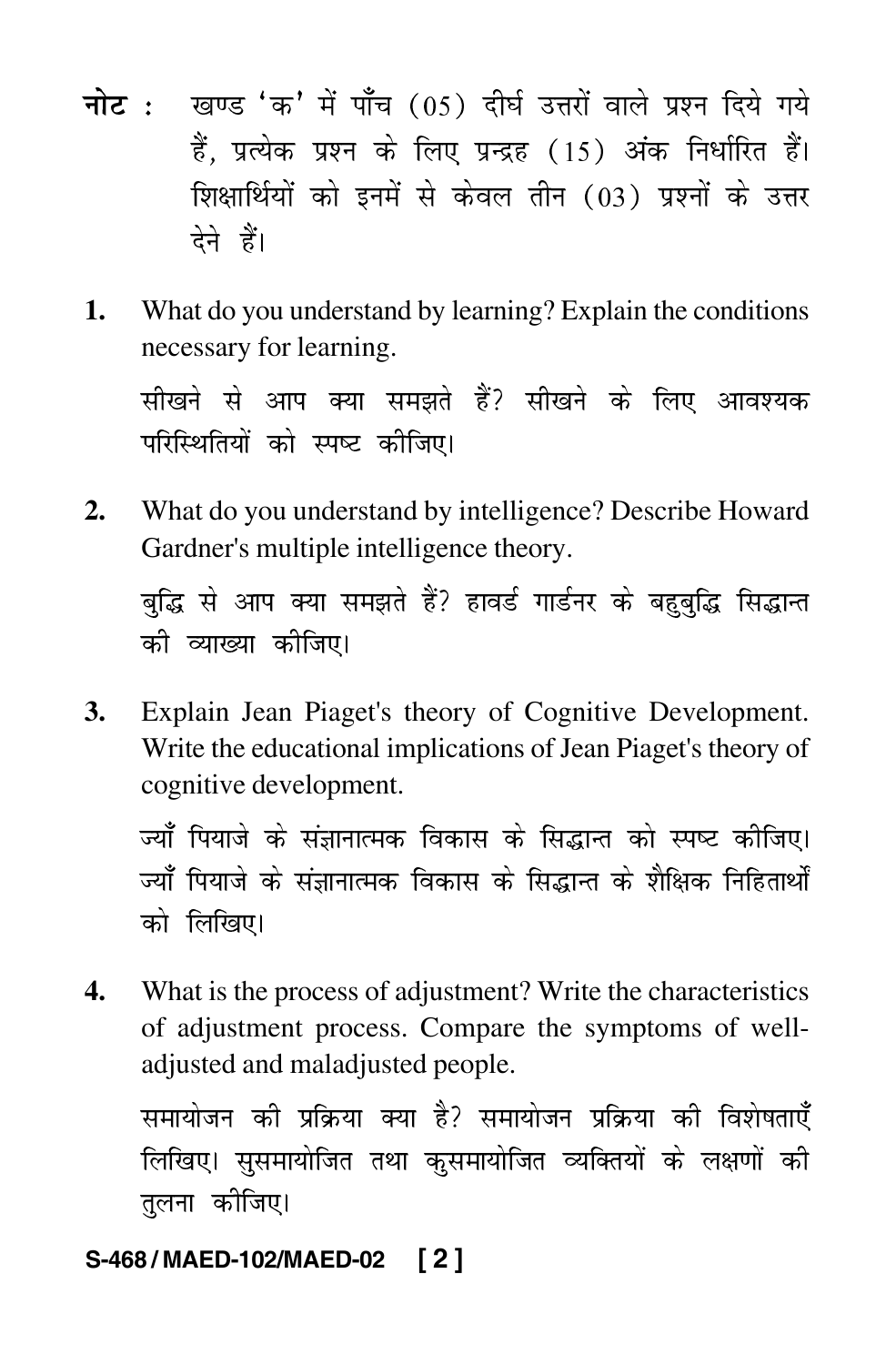**5.** What do you understand by personality? Describe the various factors that influence personality. Describe any two psychoanalytic techniques of personality assessment.

व्यक्तित्व से आप क्या समझते हैं? व्यक्तित्व को प्रभावित करने वाले विभिन्न कारकों का वर्णन कीजिए। व्यक्तित्व मापन की किन्हीं दो मनोविश्लेषण विधियों का वर्णन कीजिए।

#### **SECTION–B/**

## (Short Answer Type Questions)/( लघु उत्तरों वाले प्रश्न )

**Note :** Section 'B' contains eight (08) short answer type questions of seven (07) marks each. Learners are required to answer any five (05) questions only.

 $(5 \times 7 = 35)$ 

- <mark>नोट</mark> : खण्ड 'ख' में आठ (08) लघु उत्तरों वाले प्रश्न दिये गये हैं, प्रत्येक प्रश्न के लिए सात (07) अंक निर्धारित हैं। शिक्षार्थियों को इनमें से केवल पाँच (05) प्रश्नों के उत्तर देने हैं।
- **1.** Explain scope of Educational Psychology. शिक्षात्मक मनोविज्ञान के क्षेत्र को स्पष्ट कीजिए।
- **2.** Write a note on Operant Conditioning's contribution in education.

क्रिया प्रसूत अनुबंधन का शिक्षा में योगदान पर एक टिप्पणी लिखिए।

**S-468 / MAED-102/MAED-02 [ 3 ] [P.T.O.**